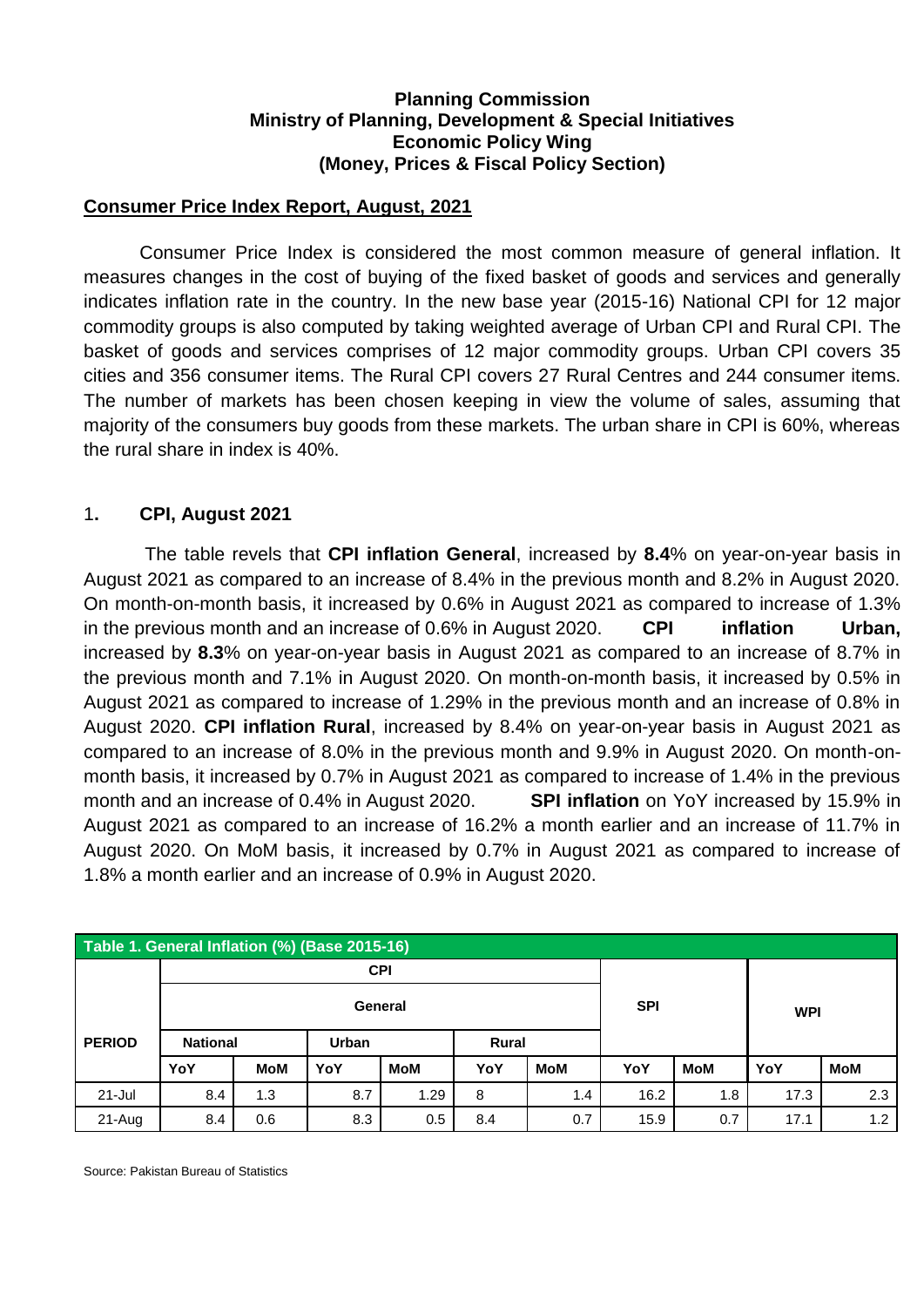**WPI inflation** on YoY basis increased by 17.1% in August 2021 as compared to an increase of 17.3% a month earlier and an increase of 3.3% in August 2020. WPI inflation on MoM basis increased by 1.2% in August 2021 as compared to an increase of 2.3% a month earlier and an increase of 1.3% in corresponding month i.e. August 2020**.** It is pertinent to mention that the Wholesale Price Index (WPI) is designed to measure the directional movement of prices for a set of selected items in the primary and wholesale markets. Items covered in the series are those which could be precisely defined and are offered in lots by producers/manufacturers. Prices used are generally those, which conform to the primary seller's realization at ex-mandi, ex-factory or at an organized Wholesale level. The wholesale prices are being collected from wholesale markets of 19 cities: The WPI covers 419 items in the base 2015-16. The items have been divided into five groups i.e. Agriculture Forestry & Fishery Products, Ores & Minerals, Electricity, Gas & Water, Food Products, Beverages & Tobacco, Textile, Apparel and Leather Products.

### **2. Core inflation (NFNE)**

Measured by non-food non-energy Urban increased by 6.3% on (YoY) basis in August, 2021 as compared to an increase of 6.9% in the previous month and 5.6% in August, 2020. On (MoM) basis, it increased by 0.2% in August, 2021 as compared to increase of 0.8% in previous month, and an increase of 0.7% in corresponding month of last year i.e. August, 2020.

Measured by non-food non-energy Rural increased by 6.2% on (YoY) basis in August, 2021 as compared to an increase of 6.9% in the previous month and 7.6% in August, 2020. On (MoM) basis, it increased by 0.2% in August, 2021 as compared to an increase of 0.7% in previous month, and an increase of 0.8% in corresponding month of last year i.e. August, 2020.

### **3. National Consumer Price Index (N-CPI)**

The CPI at national level increased by 0.58% for August over July 2021 and increased by 8.35% over corresponding month of the last year i.e. August 2020.The increase of 11.09% in nonperishable food group prices was witnessed as compared to last year, clothing and footwear group registered growth of 9.34% over August 2020, whereas health and transport group recorded increase of 8.47% and 8.08% respectively over corresponding month of last year.

| Table2 - Consumer Price Index (National) by Group of Commodities and Services (Base 2015-16) |                                             |                 |        |                |        |                                 |        |                                                    |        |  |
|----------------------------------------------------------------------------------------------|---------------------------------------------|-----------------|--------|----------------|--------|---------------------------------|--------|----------------------------------------------------|--------|--|
| No                                                                                           | Group                                       | Group<br>Weight |        | <b>Indices</b> |        | % Change<br>August 2021<br>Over |        | Impact (In<br>% points)<br><b>August 2021 Over</b> |        |  |
|                                                                                              |                                             | (%)             | Aug21  | July 21        | Aug 20 | July 21                         | Aug 20 | July 21                                            | Aug 20 |  |
|                                                                                              | General                                     | 100.00          | 147.61 | 146.76         | 136.23 | 0.58                            | 8.35   | 0.58                                               | 8.35   |  |
| 1.                                                                                           | Food & Non-alcoholic Bev.                   | 34.58           | 152.71 | 151.65         | 138.87 | 0.70                            | 9.96   | 0.25                                               | 3.51   |  |
|                                                                                              | Non-perishable Food Items                   | 29.60           | 153.89 | 153.27         | 138.53 | 0.41                            | 11.09  | 0.13                                               | 3.34   |  |
|                                                                                              | Perishable Food Items                       | 4.99            | 145.68 | 142.01         | 140.92 | 2.58                            | 3.38   | 0.12                                               | 0.17   |  |
| 2.                                                                                           | Alcoholic Bev. & Tobacco                    | 1.02            | 144.69 | 144.69         | 141.69 | 0.00                            | 2.12   | 0.00                                               | 0.02   |  |
| 3.                                                                                           | Clothing & Footwear                         | 8.60            | 149.80 | 149.60         | 137.01 | 0.13                            | 9.34   | 0.01                                               | 0.81   |  |
| $\overline{4}$ .                                                                             | Housing, Water, Electricity,<br>Gas & Fuels | 23.63           | 143.03 | 142.08         | 132.48 | 0.67                            | 7.96   | 0.15                                               | 1.83   |  |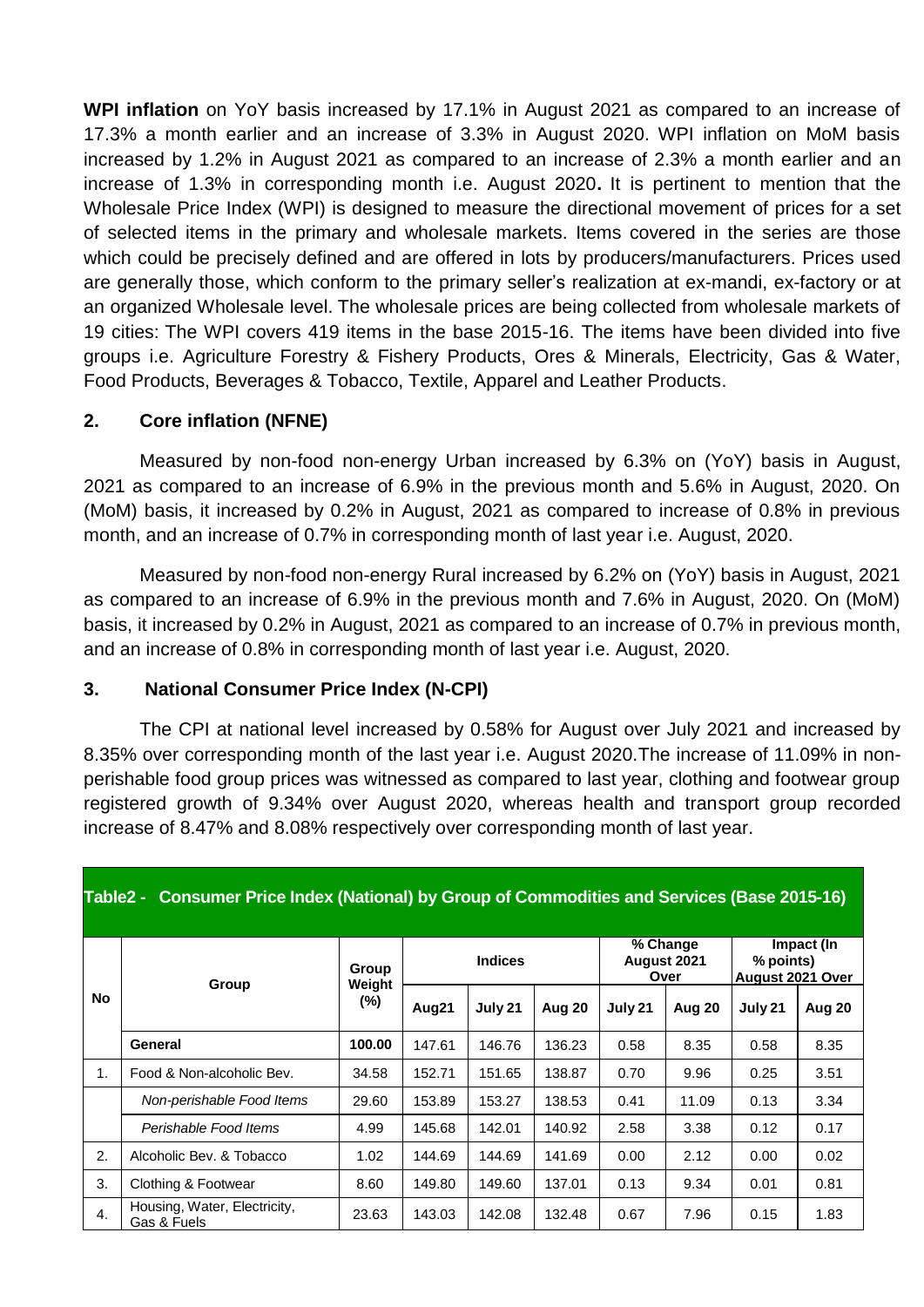|  |                    | Taballe- snishing of pupes it ion of Food Group (July, 2021)            |                                 |                                    |                         |                                  | 131.28                    | 0.49                                | 9.62                     | 0.02                              | 0.38                                       |  |
|--|--------------------|-------------------------------------------------------------------------|---------------------------------|------------------------------------|-------------------------|----------------------------------|---------------------------|-------------------------------------|--------------------------|-----------------------------------|--------------------------------------------|--|
|  | Sr <sup>6</sup> No | <del>Eudibhieht Maintenance</del><br>_Health<br>ommodities <del>.</del> | Quantity<br>MM.                 | 2.79                               | $\frac{9}{155.1}$ M     | <b>oliars</b><br>154.33          | 1143.07                   |                                     | value<br><b>POOL</b>     | 0.02                              | $\mathbf{v}$<br>าส <del>์ที่ดี๊e</del> (%` |  |
|  | 7.                 | Transport                                                               |                                 | 5.91                               | 149.96                  | 148.88                           | 138.74                    | 0.73                                | 8.08                     | 0.04                              | (Value in                                  |  |
|  | R                  | Communication                                                           |                                 | $\overline{JU}$ -21 <sub>221</sub> | <sub>109.9</sub> µu⊩⊾   | "4hq q⊿                          | $_{106}$ a ul-20 $_{02}$  |                                     | <u> 19</u> I-20ج         | 0.00                              | <u>Dollars</u>                             |  |
|  |                    | D                                                                       | 221,958                         | $E^{\Omega}$                       | 1994 <sup>541</sup>     | $4\frac{1}{2}$<br>$\overline{A}$ | 34<br>404                 | <u>825</u>                          | <u>∡ਪ੍</u> ਰ5 °          | <del>י 9<mark>35</mark> - י</del> | 23,35<br>0.09                              |  |
|  | υ.<br>C.           | n <del>corcation a culture</del><br>n.<br>Puises                        | $\overline{\phantom{a}}$<br>.ه∠ | ᠇.৩৩                               | 12 J.TJ<br>oo hoo<br>०७ | ח הסמו<br>pao                    | 7. T. T<br><b>O</b><br>O. | $\sigma$ . $\Gamma$<br>nr.<br>ד כס. | ᠸᠸᠣ<br>$1 - 0$<br>43.Z5U | .                                 | 98.01                                      |  |
|  | πυ.                | Equcation                                                               |                                 | 3.79                               | 146.65                  | 145.30                           | 42.47                     | 0.93                                | 2.94                     | U.U3                              | 0.12                                       |  |
|  | 11.                | <b>Restaurants &amp; Hotels</b>                                         |                                 | 6.92                               | 144.32                  | 143.85                           | 134.45                    | 0.33                                | 7.34                     | 0.02                              | 0.50                                       |  |
|  | 12.                | Miscellaneous                                                           |                                 | 4.87                               | 154.76                  | 154.26                           | 146.11                    | 0.32                                | 5.92                     | 0.02                              | 0.31                                       |  |

Source: Pakistan Bureau of Statistics

### **4. The Rural and Urban Consumer Price Index of August 2021**

The urban consumer price index increased by 0.48% over July 2021 and increased by

8.32% over corresponding month of the last year i.e. August 2020. Similarly, the rural price index increased by 0.72% over July 2021 and increased by 8.40% over corresponding month of the last year i.e. August 2020**.**

### **5. Import Position of Food Group (July, 2021)**

The table given above reveals that an increase in value and quantity of import of sugar, palm oil, soybean oil and pulses has been witnessed during July ,2021 as compared to corresponding month of last year. After the approval of Economic Coordination Committee of Cabinet for import of 100,000 tons of sugar in the month of June 2021, the sugar imports recorded growth of 4931.32 % in value. Palm oil imports in terms of value also registered growth of 23.35% over last year mainly because of rising international prices which put pressure on domestic prices. Moreover, in the month of July 2021, the import of tea declined.

#### **Change in prices in Urban Areas**

**Increased:** Tomatoes (17.84%), vegetables (12.52%), Beans (5.09%), Milk (1.94%), Potatoes (1.84%), Vegetable ghee (1.75%), Sugar (1.36%) and cooking oil (1.11%). Liquefied Hydrocarbons (18.23%), Motor fuel (2.80%), Construction input items (0.98%) and Drugs and medicines (0.67%).

**Decreased:** Chicken (11.98%), Fruits (7.75%), Pulse gram (5.18%), Condiments and Spices (2.75%), Pulse moong (2.35%) and Eggs (1.64%).

#### **Changes in Prices in Rural Areas**

**Increased**: Vegetables (17.35%), Tomatoes (7.40%), Onions (6.02%), cooking oil (4.99%), Vegetable ghee (4.94%), Sugar (2.68%), Mustard oil (2.63%), Potatoes (1.91%), Meat (1.57%) and Milk (1.05%) Liquefied Hydrocarbons (12.94%), Motor Fuels (2.97%), Construction Input Items (2.37%), Furniture and Furnishing (1.45%) and Motor Vehicles (1.39%).

**Decreased**: Chicken (14.90%), Fruits (11.14%), Pulse Moong (6.85%), Condiments and Spices (5.61%), Pulse Gram (2.45%), Gram Whole (1.81%) and Pulse Mash (1.30%).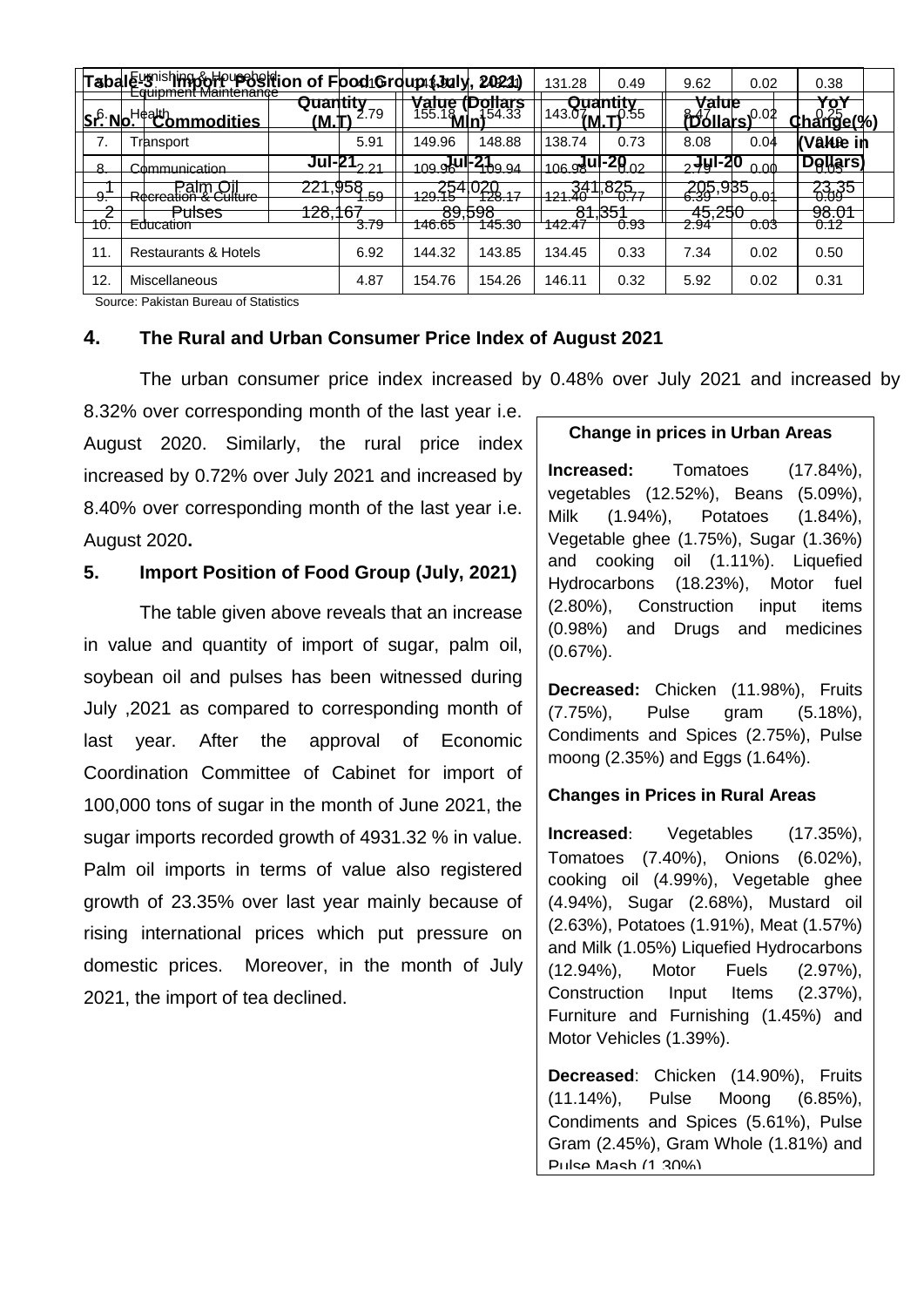| ີ | Soyabean Oil | 21,811 | 3,735      | 16,722 | .840   | 102.99                 |
|---|--------------|--------|------------|--------|--------|------------------------|
|   | Sugar        | 33,620 | 18,314     | 631    | 364    | 4931.32                |
| ີ | ea           | 18,625 | .127<br>41 | 16,774 | 38,180 | 7 70<br>$\cdot$ $\sim$ |

Source: Pakistan Bureau of Statistics

## **6. Global Commodity Price Trend, August, 2021**

 The international prices continued to shoe upward trend during the month of August,2021, as MOM review of prices reveals increase in prices sugar from \$390 mt to in July 2021, to \$430 per mt in August,2021, similarly palm oil prices continued to record higher trend as price reached to \$ 1,136 mt in August, 2021 as compared to \$ 1057 mt in July 2021.

| <b>Table 4. Global Commodity Prices</b>          |                         |                        |                                |                               |                         |                        |                       |  |  |  |
|--------------------------------------------------|-------------------------|------------------------|--------------------------------|-------------------------------|-------------------------|------------------------|-----------------------|--|--|--|
| <b>Months</b>                                    | <b>Sugar</b><br>(\$/mt) | Palm<br>Oil<br>(\$/mt) | <b>Soyabean</b><br>oil (\$/mt) | <b>Crude</b><br>oil<br>(S/Br) | <b>Wheat</b><br>(\$/mt) | <b>Rice</b><br>(\$/mt) | <b>Tea</b><br>(\$/mt) |  |  |  |
| Aug-20                                           | 290                     | 760                    | 867                            | 44.3                          | 208.9                   | 480.9                  | 3150                  |  |  |  |
| <b>Sep-20</b>                                    | 280                     | 796                    | 906                            | 41.1                          | 219.7                   | 483                    | 3080                  |  |  |  |
| <b>Oct-20</b>                                    | 300                     | 819                    | 915                            | 40.5                          | 245.2                   | 454.5                  | 3000                  |  |  |  |
| <b>Nov-20</b>                                    | 310                     | 918                    | 974                            | 43.2                          | 247.9                   | 468.5                  | 2800                  |  |  |  |
| <b>Dec-20</b>                                    | 310                     | 1016                   | 1026                           | 49.9                          | 251.2                   | 496.6                  | 2650                  |  |  |  |
| <b>Jan-21</b>                                    | 340                     | 990                    | 1101                           | 54.6                          | 276.4                   | 517.8                  | 2680                  |  |  |  |
| Feb-21                                           | 360                     | 1020                   | 1121                           | 62                            | 276.6                   | 531                    | 2560                  |  |  |  |
| <b>Mar-21</b>                                    | 340                     | 1031                   | 1170                           | 65.2                          | 272.6                   | 504.1                  | 2430                  |  |  |  |
| Apr-21                                           | 360                     | 1078                   | 1401                           | 64.8                          | 281.4                   | 477.4                  | 2670                  |  |  |  |
| May-21                                           | 380                     | 1156                   | 1554                           | 68                            | 271                     | 462.8                  | 2710                  |  |  |  |
| <b>Jun-21</b>                                    | 380                     | 1004                   | 1420                           | 73.1                          | 263.5                   | 438.6                  | 2700                  |  |  |  |
| <b>Jul-21</b>                                    | 390                     | 1063                   | 1468                           | 74.4                          | 254.7                   | 397                    | 2650                  |  |  |  |
| Aug-18                                           | 430                     | 1136                   | 1436                           | 70                            | 276.2                   | 381                    | 2720                  |  |  |  |
| % Change                                         |                         |                        |                                |                               |                         |                        |                       |  |  |  |
| Aug-21/                                          |                         |                        |                                |                               |                         |                        |                       |  |  |  |
| Aug-20                                           | 48.3                    | 49.5                   | 65.6                           | 58                            | 32.2                    | $-20.8$                | $-13.7$               |  |  |  |
| Aug-21/                                          |                         |                        |                                |                               |                         |                        |                       |  |  |  |
| <b>Jul-21</b>                                    | 10.3                    | 6.9                    | $-2.2$                         | $-5.9$                        | 8.4                     | $-4$                   | 2.6                   |  |  |  |
| Source: Commodities Price Pink Sheet, World Bank |                         |                        |                                |                               |                         |                        |                       |  |  |  |

# **7. Analysis and Conclusion**

The Consumer Price Index (CPI) increased by 0.6 percent from July 2021 and 8.35 percent a year ago, the Pakistan Bureau of Statistics (PBS) date showed on Wednesday. In July 2021, CPI was recorded at 8.4 percent and 8.21 percent in August 2020. The government has targeted to